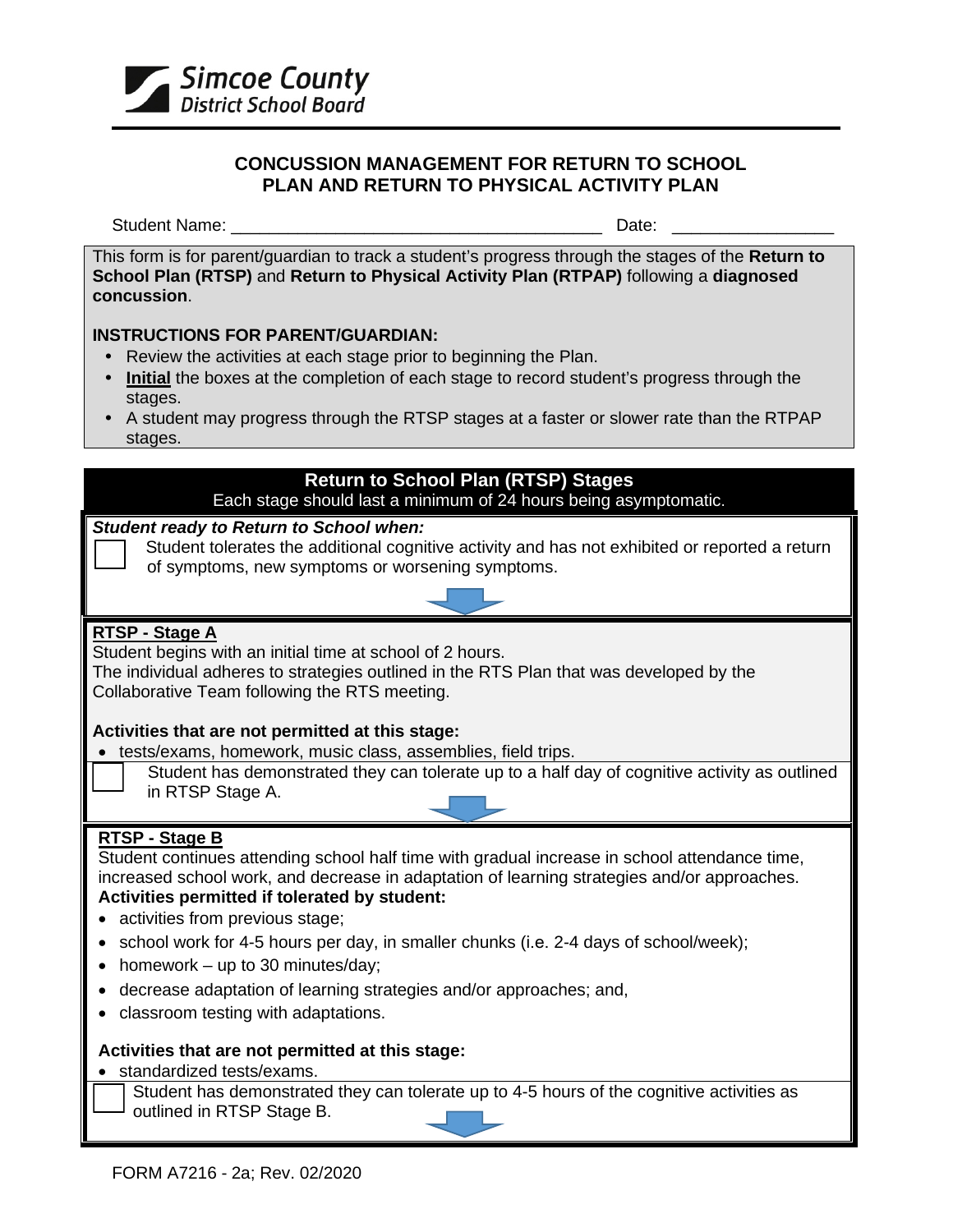

### **RTSP - Stage C**

Full day school, minimal adaptation of learning strategies and/or approaches. Nearly normal workload.

#### **Activities permitted if tolerated by student:**

- activities from previous stage;
- nearly normal cognitive activities;
- routine school work as tolerated;
- minimal adaptation of learning strategies and/or approaches;
- start to eliminate adaptation of strategies and/or approaches;
- increase homework to 60 minutes/day; and,
- limit routine testing to one test per day with accommodations (i.e. more time).

#### **Activities that are not permitted at this stage:**

- standardized tests/exams.
	- Student has demonstrated they can tolerate a full day of school and a nearly normal workload with minimal adaptation of learning strategies and/or approaches as outlined in RTSP Stage C.

#### **RTSP - Stage D**

At school: full day, without adaptation of learning strategies and/or approaches.

Student has demonstrated they can tolerate a full day of school without adaptation of learning strategies and/or approaches.



### **PARENT/GUARDIAN ACKNOWLEDGEMENT:**

**My child has not exhibited or reported a return of symptoms, new symptoms, or worsening symptoms and has completed the RTSP plan.**

Parent/Guardian Name **Parent/Guardian Signature** Date

To be filled in by Principal/Vice-principal:

Date completed

This information is gathered under authority of the Education Act R.S.O. 1990, c.E.2, part VI s.190 (2), in accordance with the Municipal Freedom of Information and Protection of Privacy Act, R.S.O. 1990, c. M.56. Information shall be used to arrange activities that are part of school program. Questions regarding information collected in this form may be directed to the school principal.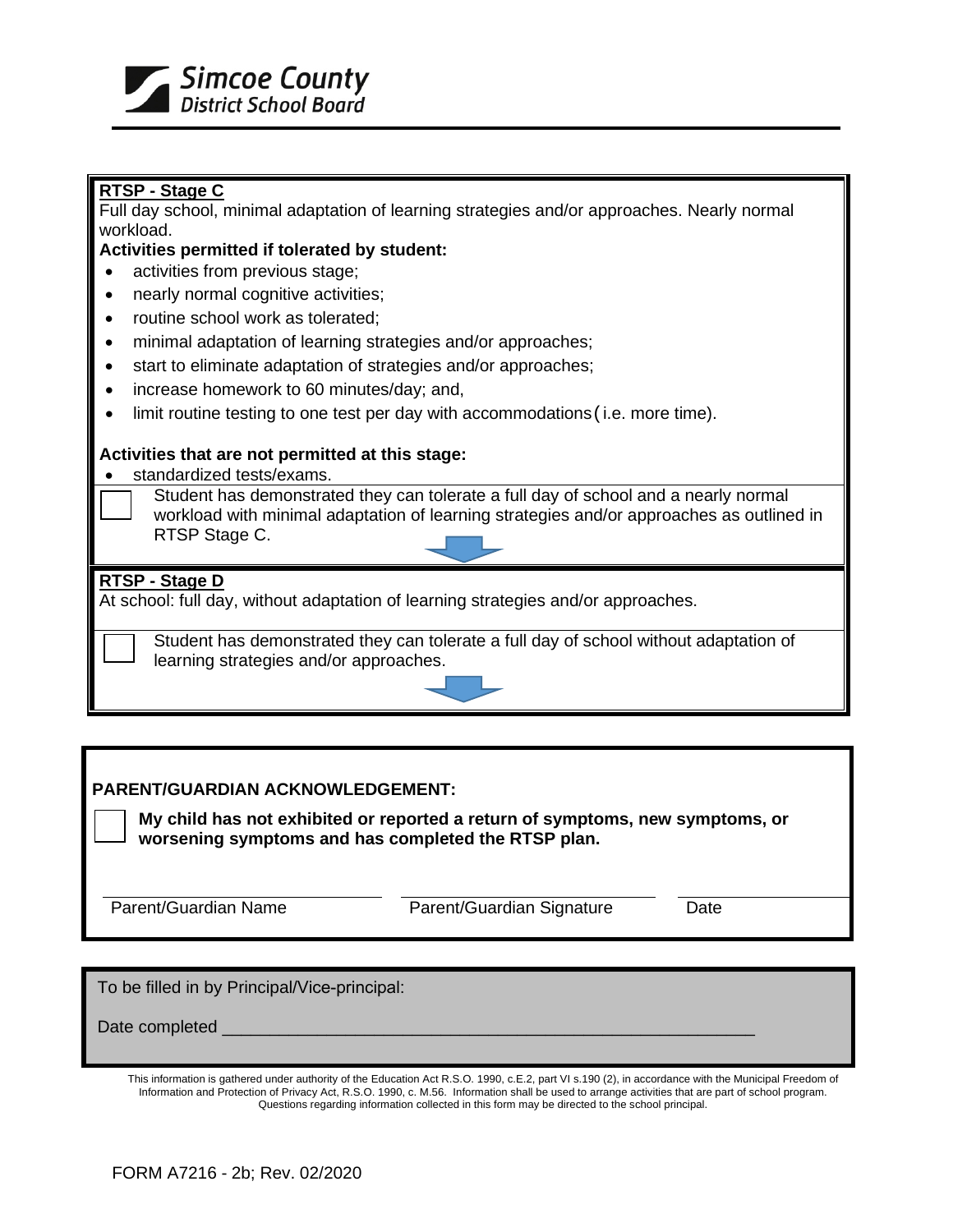